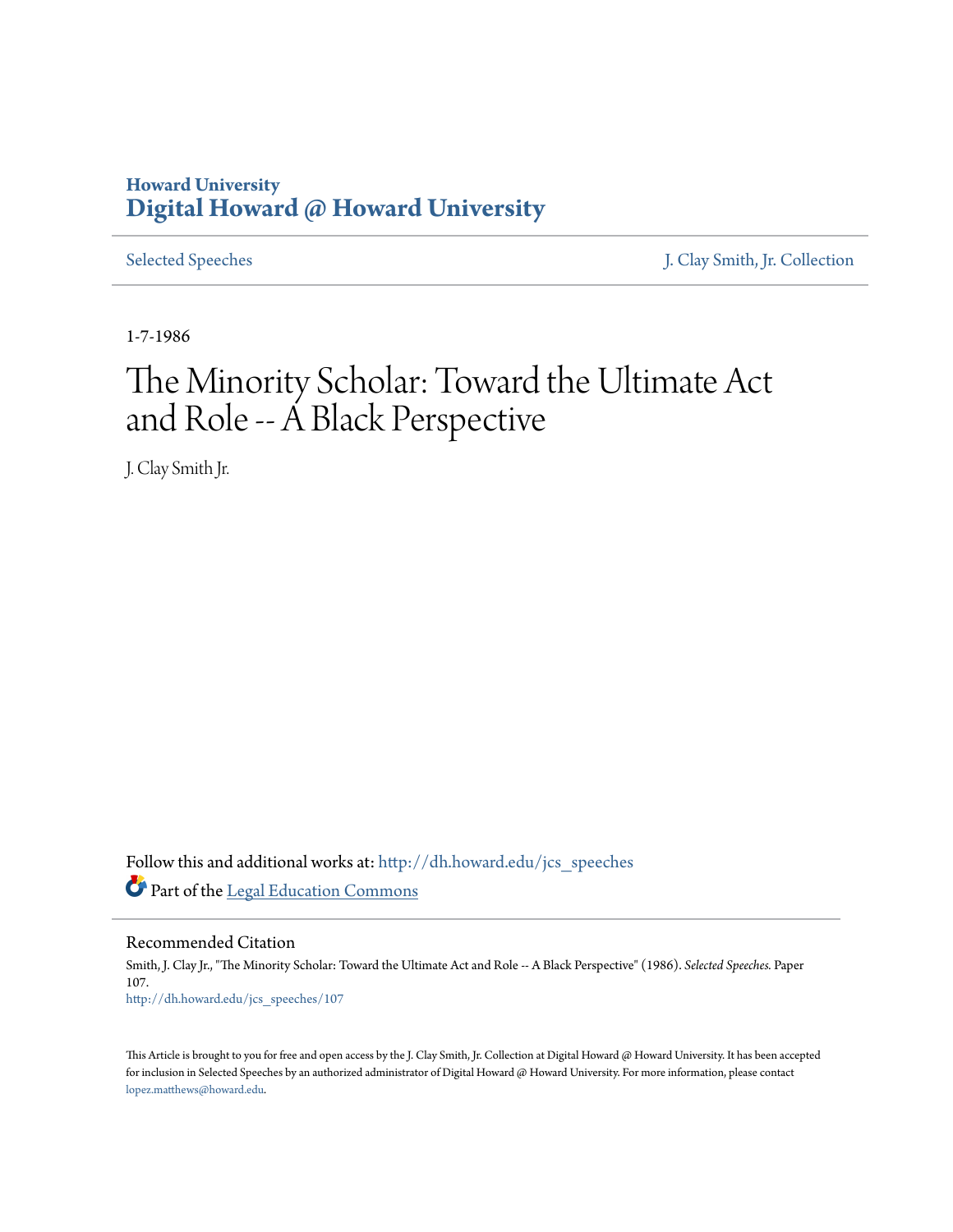#### THE MINORITY SCHOLAR: TOWARD THE ULTIMATE ACT AND ROLE -- A BLACK PERSPECTIVE

, ,

 $\dot{\mathfrak{h}}$ 

By: J. Clay Smith, Jr.\* Professor of Law Howard University School of Law

I

That minority legal scholars have an obligation to write about issues that affect minorities is not arguable.

From the very beginning of the legal sojourn of the Black lawyer in American history there have been too few legal scholars hired by or tenured in American law schools. Hence, to search the literature for principles, descriptions or interpretations of law in early law reviews would reveal an absence of legal principles written by the hand of the Black lawyer.

<sup>\*/</sup>Before the American Association of Law Schools, Section on Minority Group, 1986 Annual AALS Convention, January 7, 1986, New Orleans, Louisiana. The Panel, chaired by John T. Baker, Dean of Howard Law School, was on the following topic: "Minority Scholarship: A Reconsideration of Principles, Priorities and Obligations." Other panelist include Professor John Dewitt Gregory of Hofstra Law School and Professor Ray Lavon Brooks of the University of San Diego Law School. The author's paper addresses issues raised by Dean Baker in his letter to the Panel dated December 2, 1985. Audio of panel on file AALS.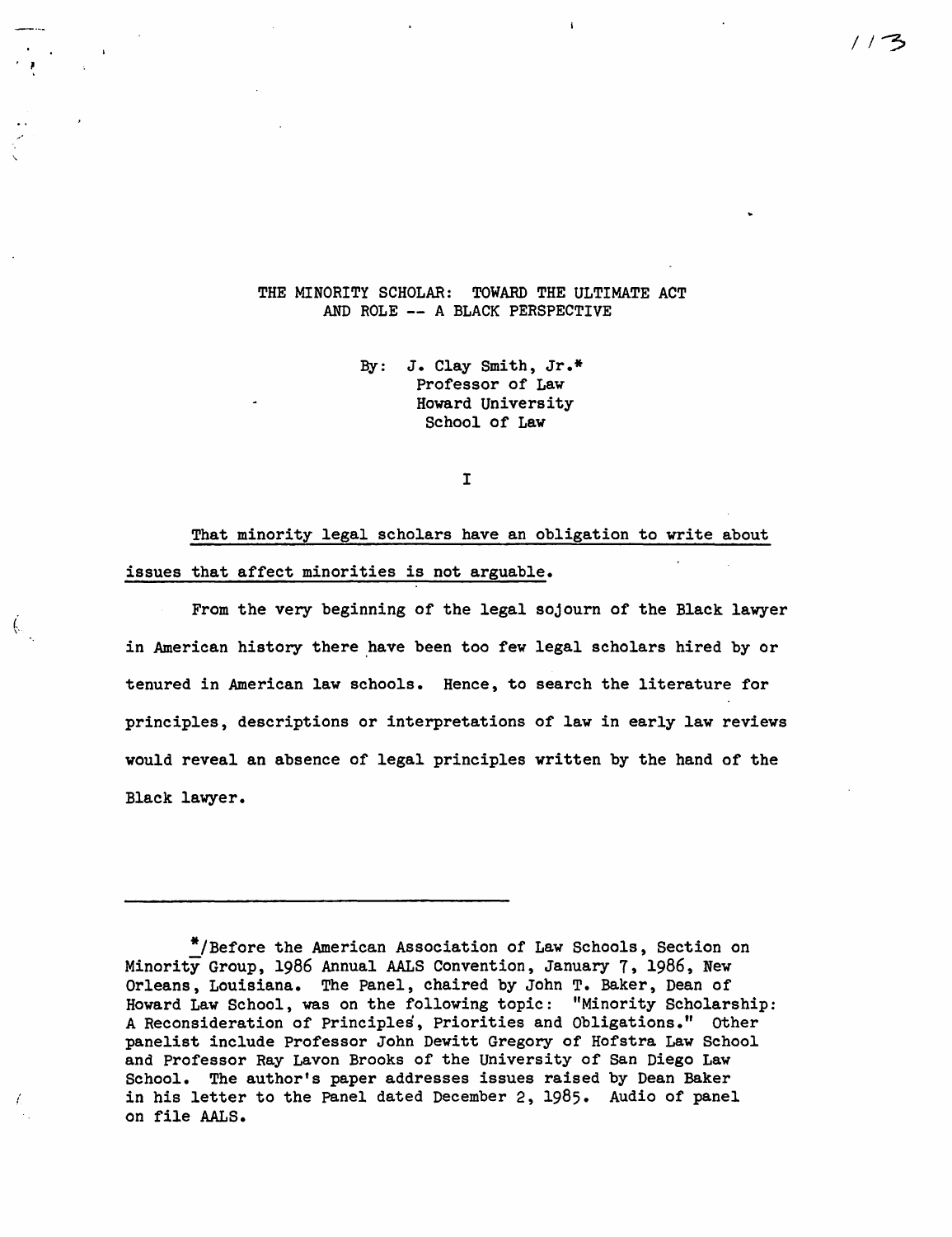On the other hand, Black lawyers, though absent from teaching law in nonminority law schools until around 1940, did not neglect to write about issues affecting their race in journals, legal briefs, pamphlets, newspapers and other publications controlled by Blacks or others sympathetic to the objective of intellectual diversity.

Hence, the principle that Black lawyers are obliged to search the law and issues touching their people and those similarly situated is deeply imbedded in the legal history of the Black lawyer in America. This principle might to be considered by all minority law teachers in legal education in America. The principle is drawn from the root that holds the most learned in the race responsible for lifting the veil of ignorance from our group, for the benefit of our group and the nation at large. Further, it commands the learned to evaluate contemporary and ancient themes of scholars from their ethnic and racial ranks and to determine if the content of their legal themes, when tested against counterprevailing ideas, can render assistance in mounting debates affecting the security of minorities in the state.

Who is better suited to draw upon and nourish the principle, and water the roots of their heritage, than the minority legal scholar? The command is clear: minority legal scholars have an obligation to write about issues that affect minorities.

- 2 -

"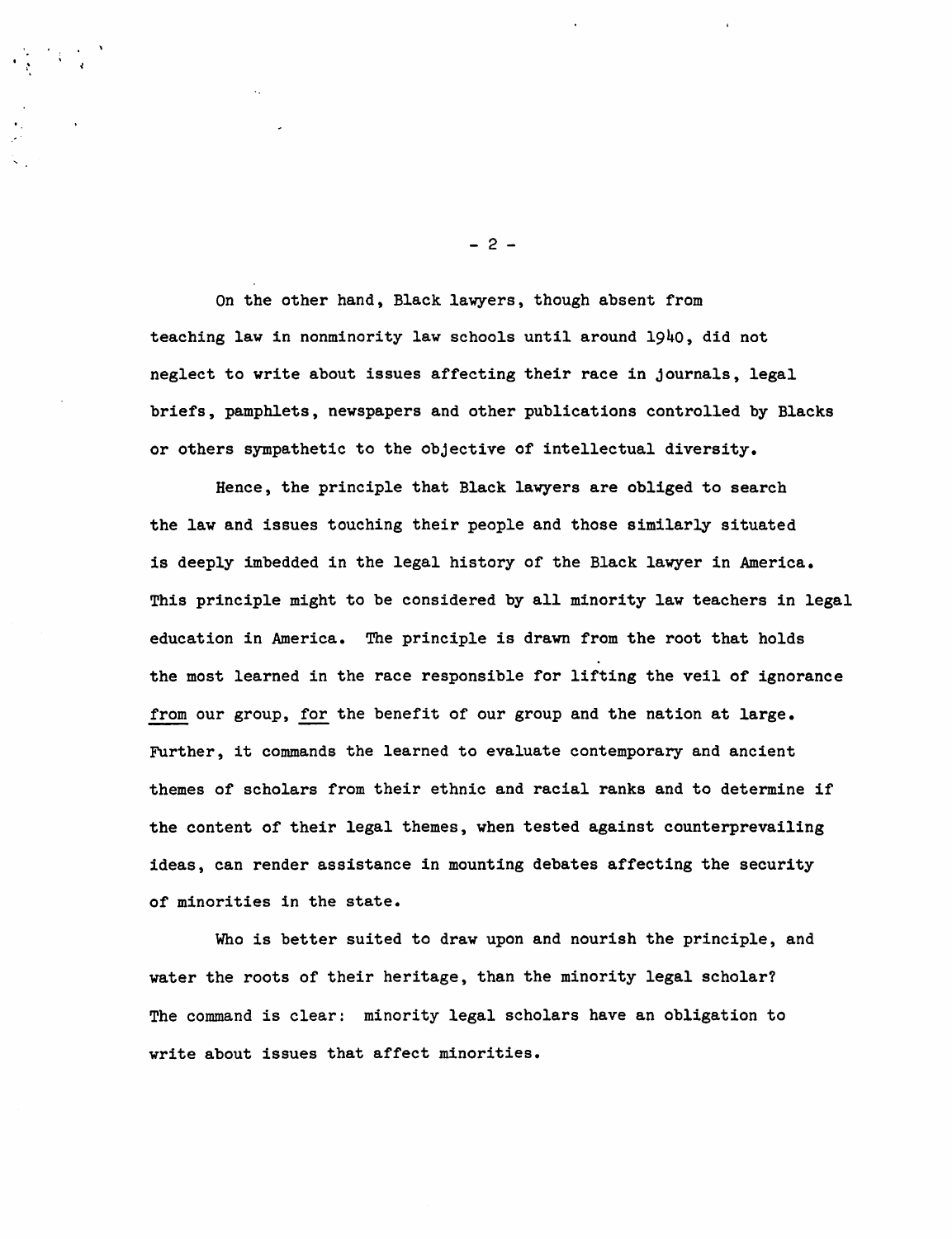That minorities have an obligation to write about issues touching the society at large is not arguable. The history of the Black lawyer in this country demonstrates a proclivity towards diversity in areas of scholarly productivity. The notion of diversity was the choice of the Black lawyer when he declared his allegiance to the American Constitution and its aims of liberty and justice for all. It was from a subordinate class in American law that the prevision of Black lawyers assumed a duty to enlarge the opportunity of their people in America by the scholarly investigation of subjects not directly related to minorities. However, if I had drawn the question for this discussion, I would have asked: Is there any legal issue that isn't directly related to minorities that should be left untouched by minority legal scholars? To this, my answer is no. The matrix of ideas commands the investigation of all subjects that have, may have, do not now have, but may have at some future time an impact on minorities.

It has always been understood by the Black lawyer that prevision, that natural force which drives the mind to predict the future, compels the evaluation of all issues in order to secure the social and economic position of Blacks in America. Prevision by the Black scholar may be the only defense against the unknown, and the only tool to foresee future cognitive shields against discriminating concepts directed

- 3 -

II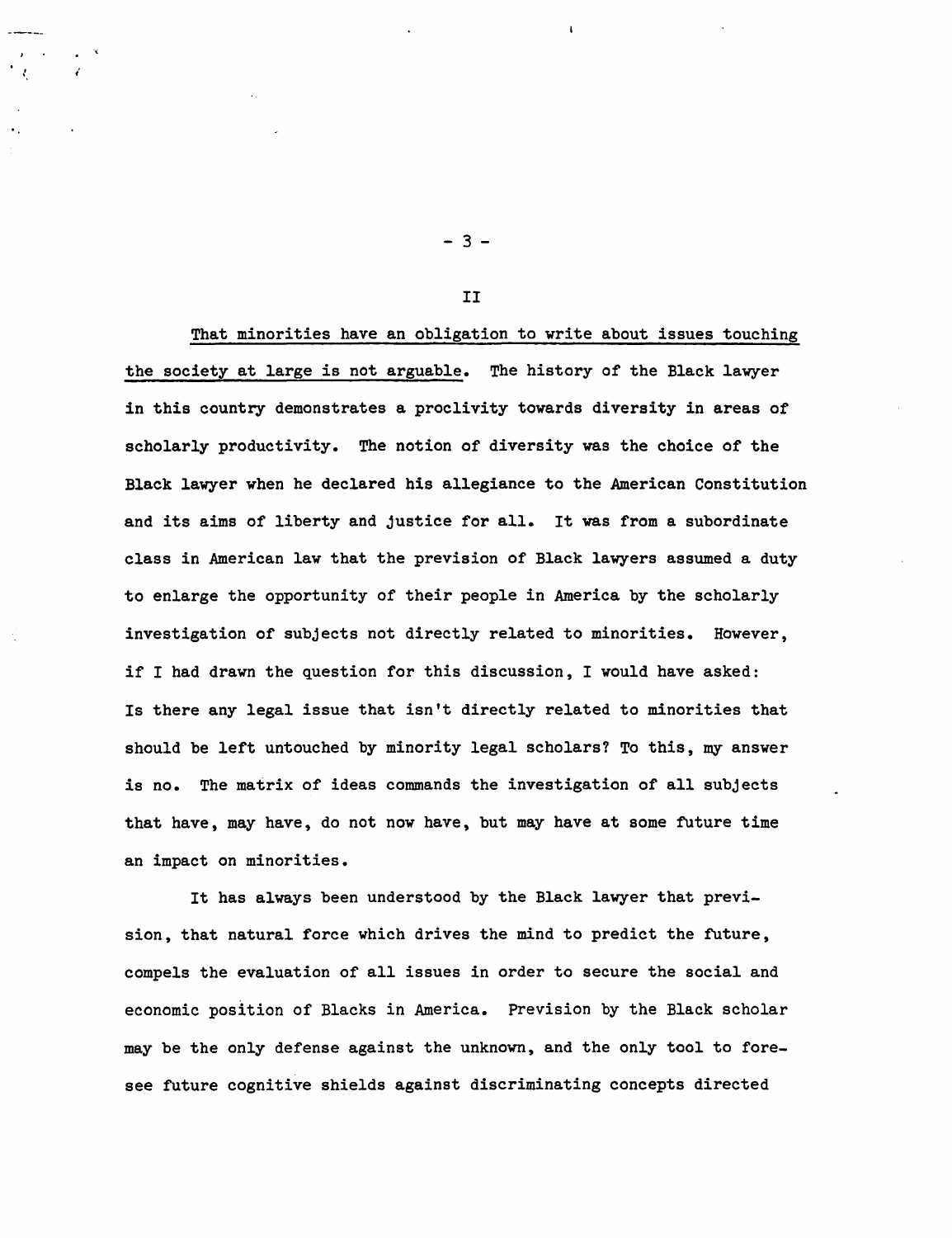against minorities derived from issues presently unrelated to minorities in America.

· ~ ,

"

#### III

That minority legal scholars serving on predominantly white faculties or minority legal scholars serving on predominantly minority law faculties should feel compelled to write exclusively about minority issues may be a displacement of the historical prevision of the Black lawyer. A better question is, does a minority lawyer betray the principle of his security and that of a discre $f$ t group by abandoning themes in law or custom that affect minorities? I submit that there should be room for exclusivity on any faculty where the law teacher determines that his or her scholarship should be directed toward issues based on the moral imperative of a discrete group.

Associated with the question of whether a minority scholar should concentrate exclusively or predominantly on legal issues relating to minorities is this question: can a non-tenured, minority faculty members survive peer review on a segregated faculty? This is both a political and practical question, but unfortunately it does not have an immediate answer. Faculties that cannot tolerate exclusively by a minority scholar on minority issues is a law faculty that has forfeited it charter as a law school and has lost its vision of the

- 4 -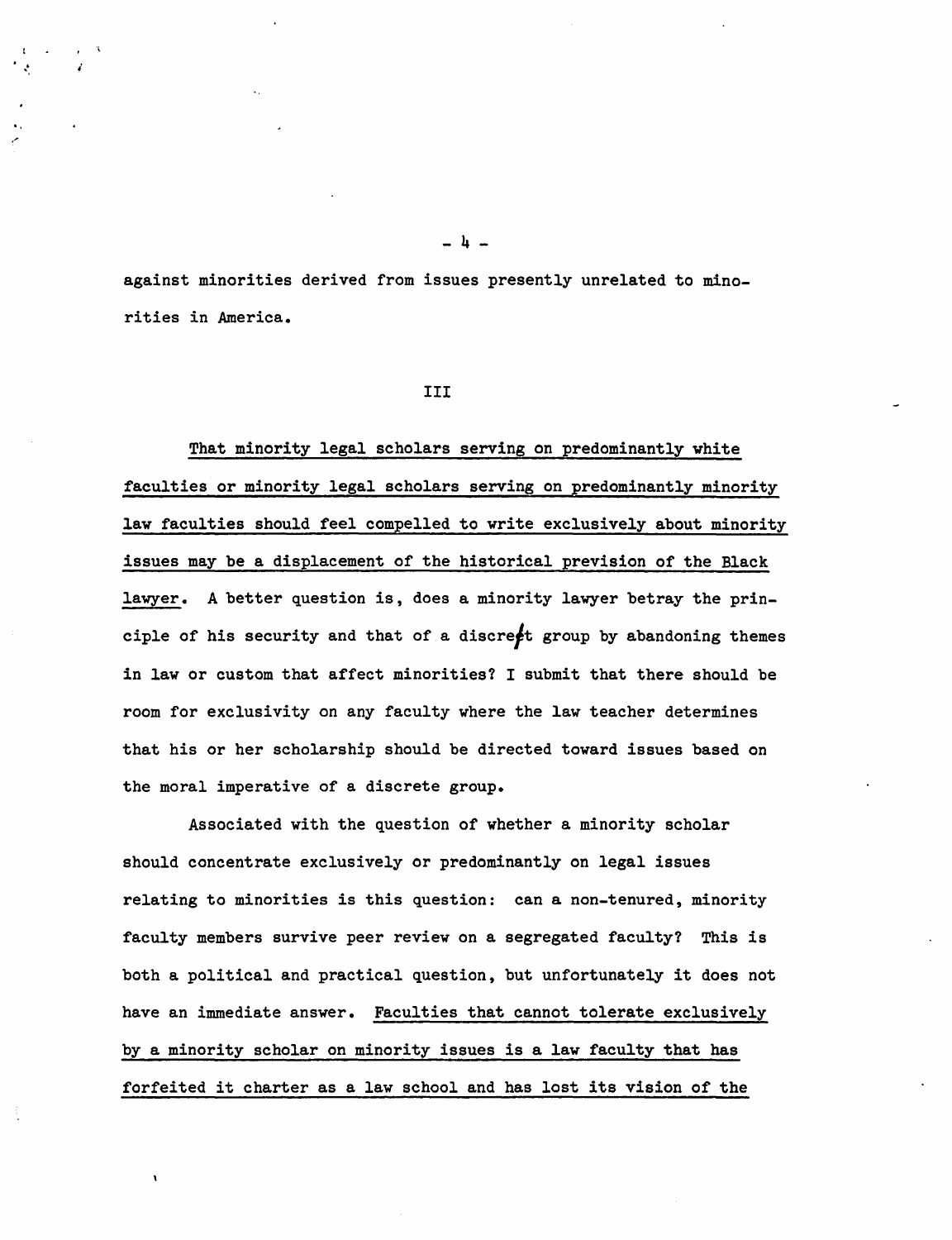diverse imperatives of the jurisprudential matrix. Minority scholars must not be directed or compelled to abandon minority legal themes. Besides matters touching on freedom of speech, the question of immoral behavior attaches to the subordination of ideas on the basis of race, culture, politics and other legitimate related subjects. Tenure is a status; it should not be denied on the basis of one's ideas.

 $-5 -$ 

IV

That minority scholars have an obligation to work and share their knowledge with other scholars on any issue is the essence of our calling to the academic community. Drawing again on the history of the Black . lawyer in America, if it had not been for the act of sharing information on nonminority issues, minority lawyers would have succumbed as a legal force long ago. The fact is that there is room within the principle of diversity that allows the support for and even the forgiveness of a minority scholar who abandons scholarly research touching directly or indirectly on minority issues. To them our aim must be to observe, and to share ideas to allow them to develop to their maximum capacity. The role of a scholar is to respect the pursuits of his or her peers whether we agree or disagree with the direction of such pursuits. Minority scholars will not diversify the matrix if we fall victim to the same acts of limitations imposed upon us by nonminority scholars. We must share our knowledge and support minority initiated scholarship as a matter of the highest priority.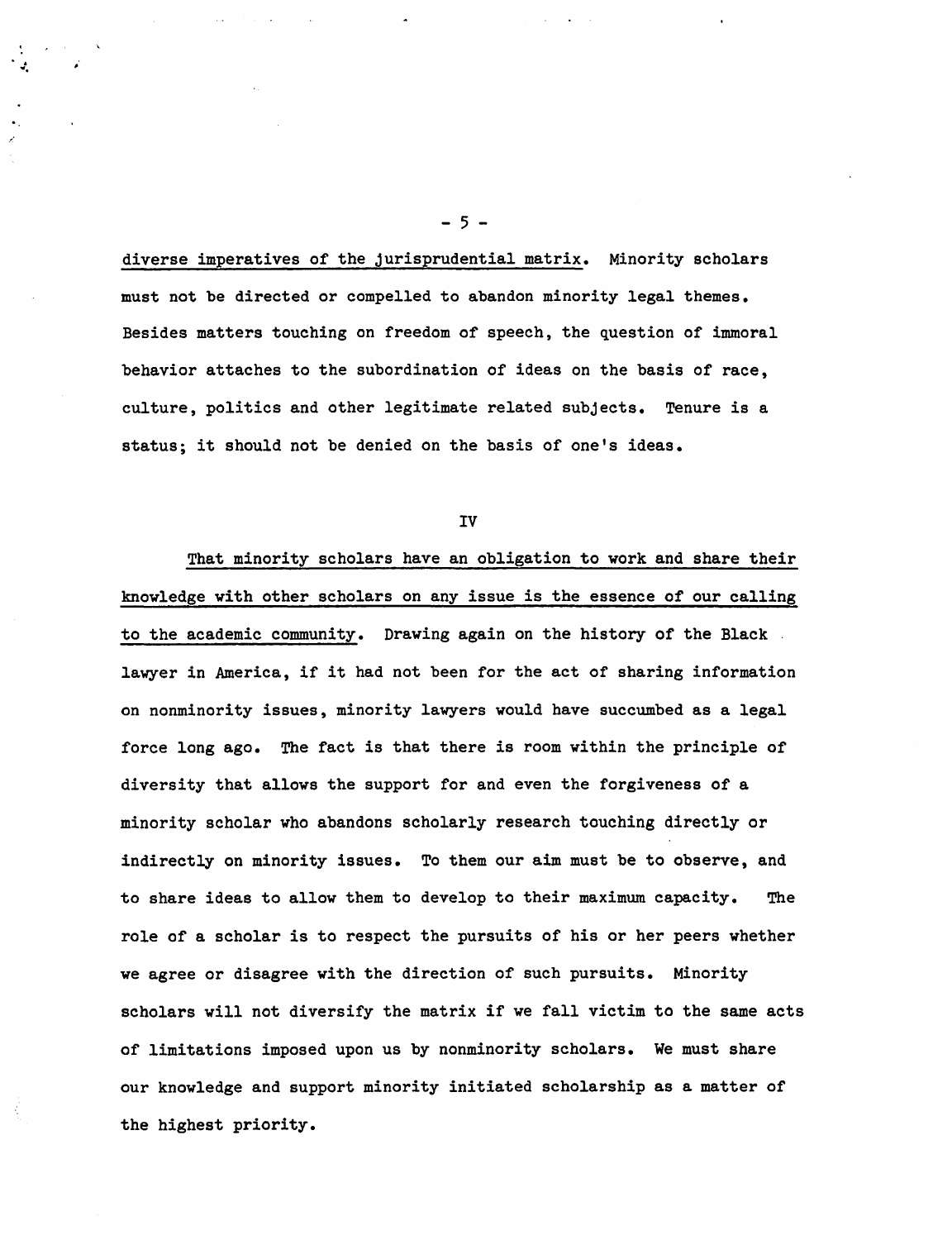The last question posed for discussion is by far the most important; namely, "ultimately, what role is· the minority scholar to play in legal scholarship?" Here again, the question that I would have posed, given the history of minority lawyers in the legal profession is: what role has the minority played in the legal profession? Until this question receives more attention, some may doubt the ultimate role the minority scholar is playing and will play in the legal profession. Minority lawyers are charged with the responsibility of preserving, and carrying the footnote of minority legal scholarship forward. However, this obligation is one that must be shared by all legal scholars in pursuit of truth, not just minority scholars. This may not or cannot be done until white scholars are caused to recognize the existence of and the available legal research, opinions and arguments by minority lawyers. The scholarship of contemporary minority scholars ought to be linked with the minority legal scholars of yesteryear. The survival of the ideas and principles of yesteryear will depend on whether you write enough to allow future generations to be linked with those ideas, and your own.

The ultimate act of the minority scholar is the extent to which he/she utilizes the pen toward the publication of an idea. The Ultimate role of the minority scholar is to be one.

- 6 -

. The set of  $\mathcal{A}$ 

V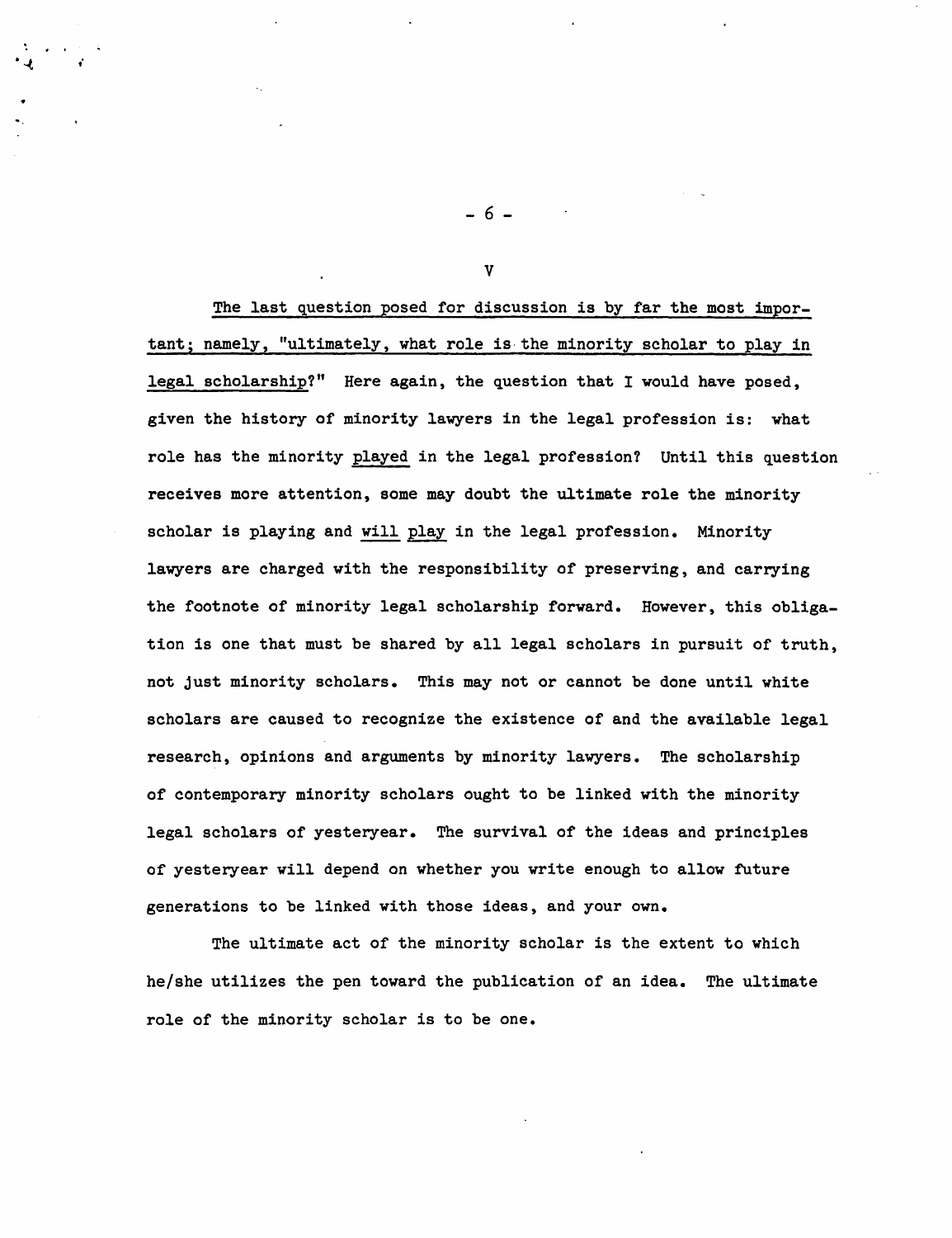

.<br>..... , ....<br>.... , .... t. ! "

### HOWARD UNIVERSITY

2900 VAN NESS STREET, N.W. WASHINGTON, D.C. 20008

FOUNDED BY GENERAL O. O. HOWARD

OFFICE OF THE DEAN SCHOOL OF LAW

. December 2, 1985

Professor J. Clay Smith, Jr. Howard University School of Law 2900 Van Ness Street, N.W. Washington, D.C. 20008

 $\ddot{\phantom{a}}$ 

Dear Professor Smith:

Thank you very much for agreeing to participate in the AALS Section on Minority Groups' Panel Discussion which will be held on Tuesday, January 7th, at the AALS Convention in New Orleans. The topis is: Minority Scholarship: A Reconsideration of Principles, Priorities and Obligations.

I chose this topic because I thought that it might be productive to begin some dialogue among minority law professors on the issue of scholarship. My thinking was stimulated by an article written by Richard Delgado in the University of Pennsylvania Law Review. (The Imperial Scholar: Reflections on a Review of Civil Rights Literature, 132 U. Penn. L. Rev. 561 (1984)). Delgado's central thesis appears to be twofold: first, that most civil rights articles that get widely cited are written by white scholars and secondly that minorities are more sensitive to many aspects of civil rights than their white counterparts and can therefore make a more persuasive case, consequently, whites should stop writing about civil rights and let minorities do it. While the conclusion seems overly simplistic to me, some of the observations in the article about the monopoly that white scholars have in the civil rights area is deserving of thought and perhaps even discussion.

In any event, I think that there are some important issues to explore in the course of our discussion in New Orleans. We have two hours. There are three panelists: J. Clay Smith, Howard; John Gregory, Hofstra; Roy Brooks, San Diego. I will serve as moderator. I will make a brief introduction (5 to 8 minutes). Each panelist should spend from 15 to 20 minutes discussing the issues from his vantage point. We will then open the discussion to the audience.

Some of the issues that you should think about are: (1) Do minority scholars have an obligation to write about issues that affect minorities? (2) Even if the issue isn't directly related to minorities should minority scholars address the impact that the issue or subject matter does have on minorities, e.g., corporate relocation decisions as they affect minority employment, divorce laws as they affect minority economic status, the Code of Professional Responsibility as it affects disbarment of minority lawyers, etc. (3) Should minority scholars write about minority issues exclusively? Predominantly? Seldom? Never? Why? (4) When discussing this issue does it make a difference whether the minority scholar is tenured? If so, why?